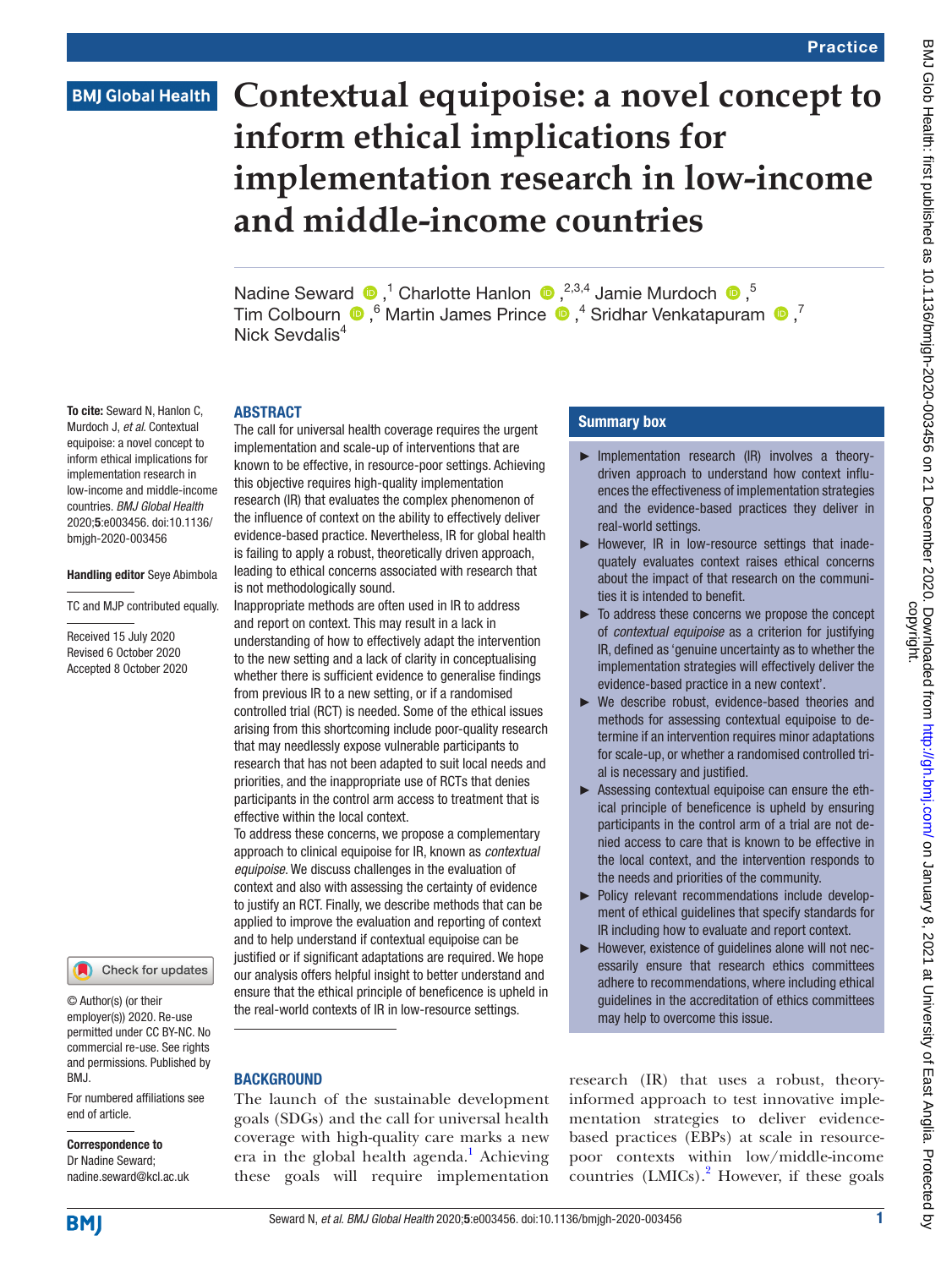are to be realised, key ethical challenges will need to be addressed, including those associated with IR that is not methodologically sound.

A particular area of concern is ensuring that context is adequately assessed so that the intervention is adapted to respond to the needs and priorities of the local population. Although a consideration of context applies to all forms of IR design, this has particular pertinence in the design of randomised controlled trials (RCTs), to ensure that participants in the control arm are not exposed to unnecessary harms associated with denying individuals access to care that is known or can be expected to be effective in the local context. This is especially relevant when access to high-quality care is limited, or in some instances non-existent.<sup>[3](#page-7-2)</sup>

We provide a brief overview of IR and describe some of the associated limitations with this research in LMICs. We review the importance of addressing context and the distinction between clinical and contextual equipoise. We also discuss challenges in conceptualising contextual uncertainty and propose theoretical and methodological approaches for determining contextual equipoise. Finally, we conclude by proposing an operational definition of contextual equipoise for IR in LMICs.

#### OVERVIEW OF IR

IR is a rapidly expanding discipline that applies a multidisciplinary, theory-informed approach to understand what, why and how implementation strategies and the EBP they deliver work in real-world setting. $\frac{4}{3}$  $\frac{4}{3}$  $\frac{4}{3}$  In the preimplementation phase of research, investigators typically use a mixed-methods approach to evaluate the local context to determine what the barriers (and drivers) of implementation may be, so that they can subsequently select and adapt appropriate implementation strategies (eg, task shifting using community health workers) to address barriers and support delivery of the EBP. $56$ Throughout the implementation phase, researchers also monitor and evaluate the influence of context on effectiveness of the selected implementation strategies in delivering EBP in terms of the outcomes of the implementation process (ie, the acceptability, coverage and sustainability that the implementation achieves). $<sup>4</sup>$  $<sup>4</sup>$  $<sup>4</sup>$ </sup>

Although IR using robust methods is common within high-income countries, more often than not, this does not apply to IR in LMICs. The scarcity of published literature describing high quality IR using appropriate methodology, exposes a lack of high quality research in LMICs.<sup> $78$ </sup> This is despite the availability of peerreviewed articles describing the importance of a robust, theoretically informed approach to IR in LMICs. $7-11$  As an example, frequently IR in LMICs is not reported or described as such; or the fact that a study is testing the effectiveness of implementation strategies to deliver EBP in the LMIC context is sidelined.<sup>9</sup> A review of IR in LMICS also found that only 791 (8%) out of 10 292 published, peer reviewed IR articles describe the evidence-based

interventions and set of implementation strategies they used to deliver them.<sup>9</sup> Importantly, only a few publications reported use of a programme theory. The current dearth of evidence supporting the effectiveness of implementation strategies in LMICs is thus unsurprising—and remains problematic.<sup>[12](#page-7-7)</sup>

Although global health researchers are becoming increasingly interested in understanding why some interventions are effective while others fail, very often these researchers focus on quantifying the impact of the interventions, instead of using a mixed-methods approach to uncover the complexity surrounding what works for whom and how.<sup>[7](#page-7-5)</sup> A result of this focus on clinical effectiveness is that IR in LMICs is failing to adequately address context. Of the 791 articles in the previously described review that reported their research as IR, only  $52\%$  (n=415) described contextual determinants. Furthermore, the IR that has reported on context tends to focus on contextual determinants that are external to the healthcare facility (ie, sociocultural and political determinants—ie, outer context), leaving a gap in the evidence-base for the influence of contextual determinants at the health facility level (ie, inner context) on implementation effectiveness.<sup>[9](#page-7-6)</sup> A result of IR in LMICs failing to address context adequately is that findings cannot be easily generalised and replicated outside of their original settings.<sup>[9](#page-7-6)</sup> Without improving the quality and reporting of IR for global health by systematically and appropriately documenting context across different settings, we will fail in our efforts to bring EBP to scale to achieve universal health coverage.

#### GAPS WITHIN EXISTING GUIDELINES FOR IR IN ADDRESSING CONTEXT IN LMIC SETTINGS

We propose that the paucity of robust evidence-based ethical guidelines available for research ethics committees and implementation researchers is a factor that may help to explain the shortfall of high-quality IR in LMICs. In particular, existing guidelines do not differentiate between the ethics of IR and clinical research these are different.<sup>3</sup> Ethical guidelines also do nothing to acknowledge that implementation strategies are the interventions that deliver the EBP within IR (in other words, these strategies are the intervention(s)), and that these are context-dependent. As an example, The International Ethical Guidelines for Health-related Research Involving Humans were updated in 2016 to include a small paragraph on IR that was within guidance for cluster randomised trials.[13](#page-7-8) These guidelines acknowledge that 'cluster randomised trials investigate interventions that have been proven to be effective elsewhere and this is termed implementation research'. The guidelines then state 'research ethics committees have the responsibility to determine whether the proposed research is ethically acceptable when the methodology calls for withholding an established effective treatment from the control arm'. In late 2019, the WHO Alliance for Health Policy and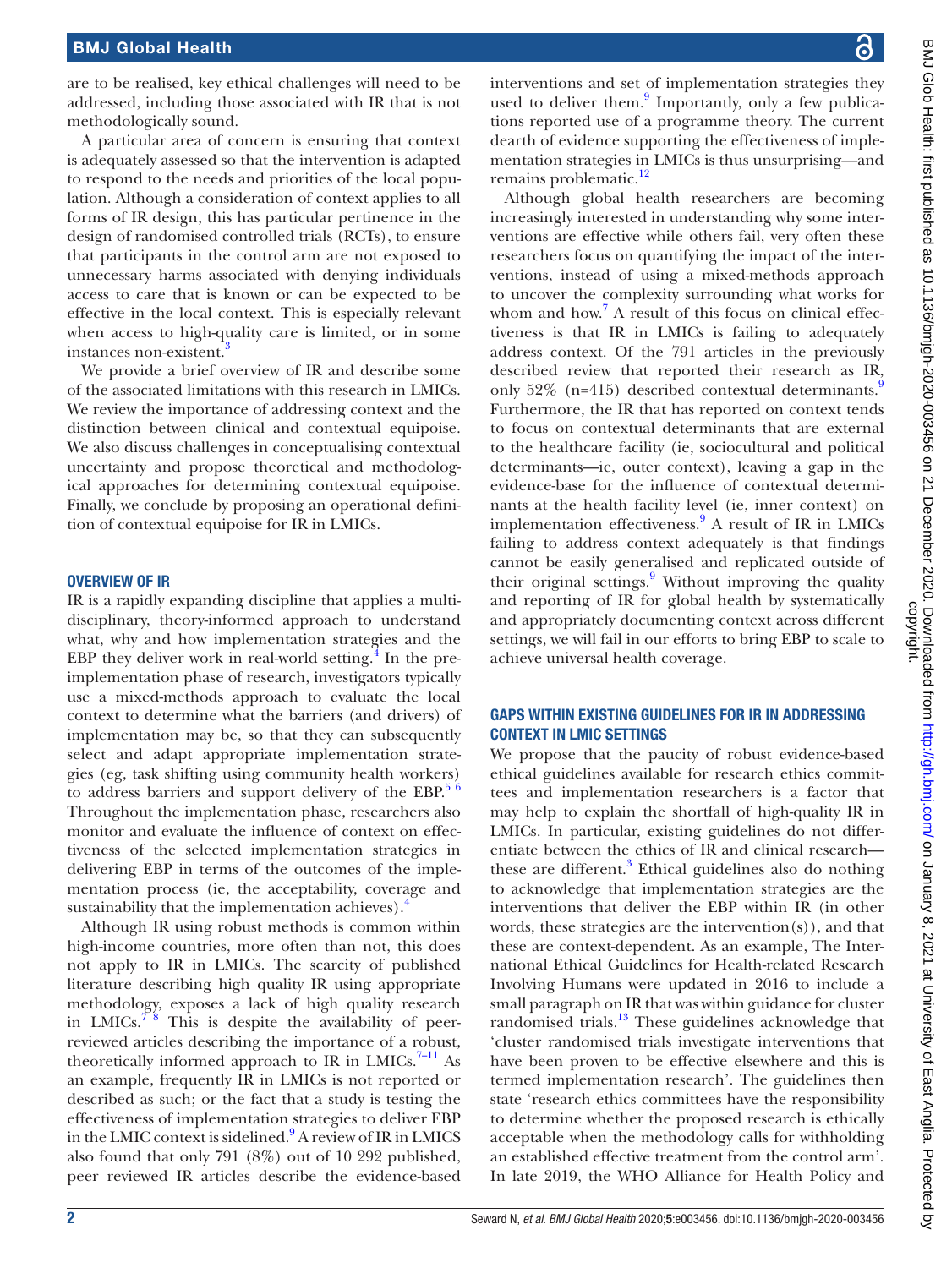Systems Research and the WHO Global Health Ethics Unit published updated guidance on Ethical Considerations for Health Policy and Systems Research that state even if a health intervention is known to be effective in one setting, clinical equipoise may nonetheless support evaluation of its effectiveness or implementation in another setting, for which evidence is lacking.<sup>14</sup> Such ethical guidelines require expansion to address issues specifically pertaining to IR questions, which are not identical to those pertaining to clinical research questions within LMICs settings.

The Special Programme for Research and Training in Tropical Diseases (TDR) and the WHO improved on these guidelines by publishing training materials on IR and identifying associated ethical considerations.<sup>[3](#page-7-2)</sup> These materials suggest that equipoise may no longer lie in the clinical effectiveness of a trialed intervention, but in how precisely to implement the intervention in the new context in which the study will be conducted. These training materials are particularly useful as they include important case examples that allow participants to apply the theory on ethical standards for IR in practice.

#### *CONTEXTUAL EQUIPOISE* FOR IR IN RESOURCE-POOR SETTINGS

To facilitate improvements in both ethical guidelines for IR and the evaluation and reporting of context in relation to IR in LMICs, we propose that there is a need to distinguish between equipoise for clinical interventions and equipoise for implementation strategies to deliver the EBP. Whereas clinical research that tests the effectiveness of a novel treatment/intervention using an RCT must uphold the ethical principle of clinical equipoise (ie, genuine uncertainty within the expert medical community about the efficacy or effectiveness of the preferred treatment<sup>[15](#page-7-10)</sup>), this is no longer applicable for IR that uses an RCT to test the effectiveness of the implementation strategies to deliver care that is known to be clinically effective in a different context.<sup>16</sup> Instead, a different ethical concern becomes salient regarding the level of uncertainty about the contextual conditions under which implementation will be effective. In such cases, we argue that the new ethical paradigm of *contextual equipoise* (ie, 'genuine uncertainty as to whether the implementation strategies will effectively deliver the EBP in a new context'), emerges as relevant.<sup>[16](#page-7-11)</sup>

While a consideration of context is clearly of relevance to both clinical and implementation trials, typically seen with embedded process evaluations that investigate context–mechanism–outcome interactions,<sup>17</sup> the notion of contextual equipoise is particularly pertinent for implementation trials. This is because such trials are specifically designed on the basis that there is uncertainty in how different implementation strategies will function within different contexts. Qualitative and quantitative methods documenting how context directly influences the effectiveness of implementation strategies, as well as mechanisms of action in delivering a specific

BMJ Glob Health: first published as 10.1136/bmjgh-2020-003456 on 21 December 2020. Downloaded from http://gh.bmj.com/ on January 8, 2021 at University of East Anglia. Protected by<br>copyright. BMJ Glob Health: first published as 10.1136/bmjgh-2020-003456 on 21 December 2020. Downloaded from Domnloaded from on January 8, 2021 at University of East Anglia. Protected by

clinical intervention across multiple contexts, can help to conceptualise a theory or model detailing the contexts and conditions where a given implementation strategy is effective. Over time, evidence accumulation will provide insight into strategies that require more contextual adaptation for maximal effectiveness, and strategies that may be more 'transferable' without as much adaptation.

#### PROPOSED METHODS FOR EVALUATING THE INFLUENCE OF CONTEXT ON IMPLEMENTATION STRATEGIES

Inadequate reporting of context is a well-known phenomenon in health studies. $18$  The difficulty in adequately addressing and reporting context may be due to the fact that the way in which it influences implementation efforts is a complex phenomenon operating through multiple pathways, feedback loops and involving key stakeholders.<sup>19</sup> Context may also emerge through implementation, and may be best understood through the actions of the actors involved in intervention delivery.<sup>[19](#page-7-14)</sup> To address the difficulties in addressing context to understand how to adapt the intervention to the new setting, as well as to conceptualise whether contextual equipoise is sustained, we propose an approach to help systematically identify contextual barriers and enablers that influence both the implementation strategies to deliver the EBP, as well as the mechanisms introduced by the implementation strategies to deliver the EBP. We also describe the importance of participatory research with community members in understanding the local context. Examples of relevant methods are described and summarised in [box](#page-2-0) 1.

#### IMPLEMENTATION SCIENCE AND MIDDLE-RANGE THEORIES

Whereas IR seeks to understand what, why and how the implementation strategies to implement EBP work in real-world settings,<sup>[4](#page-7-3)</sup> implementation science offers robust

#### Box 1 Methodologies to help with the design and evaluation of implementation research

- <span id="page-2-0"></span>► Determinant frameworks: a theoretical framework that identifies contextual barriers and/or enables that are known to impact on the effectiveness of implementation efforts.<sup>[21](#page-7-15)</sup>
- ► Theoretical frameworks: identifies determinants of behaviours that are known to influence implementation outcomes.<sup>37</sup>
- ► Implementation theories/middle-range theories: describes the mechanisms behind how a proposed intervention works. These theories can also be used to identify barriers and/or enablers to change and what needs to change. $21$
- ► Realist evaluation: evaluates how, and for whom, to what extent, and in what contexts a programme might 'work'.<sup>23</sup> This understanding of how the context shapes the mechanisms that lead to outcomes can be expressed as a context–mechanism–outcome configuration.[23](#page-7-16)
- ► Theory of change: a participatory theory driven approach to programme design and evaluation whose underlying principle is to improve our understanding of how and why a programme works. $33$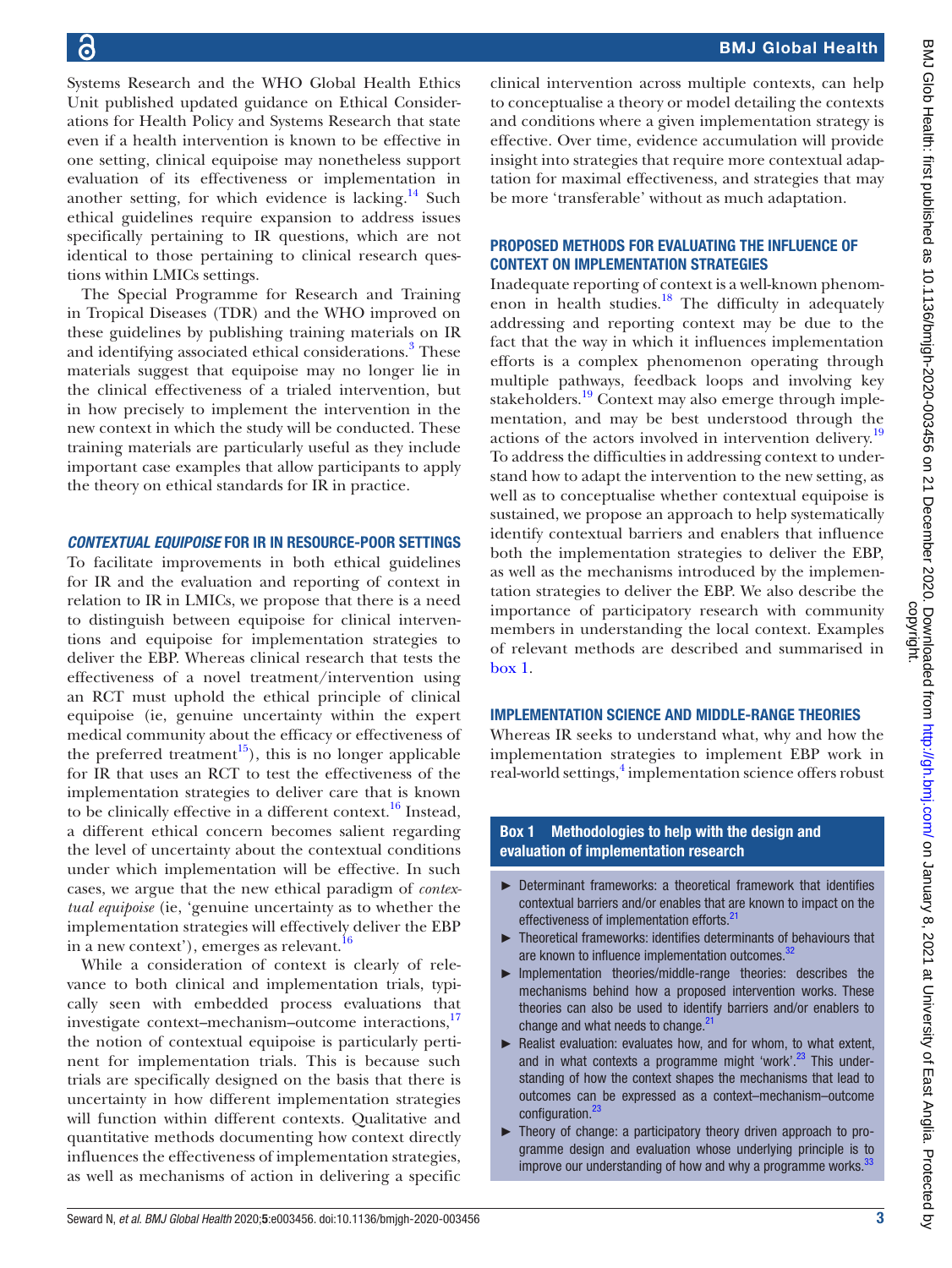<span id="page-3-0"></span>

| Examples of how implementation science determinant frameworks can be applied to identify contextual<br>Table 1<br>determinants that influence implementation effectiveness of evidence-based practice |                                                                                                                                                                                                                                                                                                                                                                                            |                                                                                                                                                                                                                                                            |                                                                                                                                                                                                                                                                                                                                        |  |
|-------------------------------------------------------------------------------------------------------------------------------------------------------------------------------------------------------|--------------------------------------------------------------------------------------------------------------------------------------------------------------------------------------------------------------------------------------------------------------------------------------------------------------------------------------------------------------------------------------------|------------------------------------------------------------------------------------------------------------------------------------------------------------------------------------------------------------------------------------------------------------|----------------------------------------------------------------------------------------------------------------------------------------------------------------------------------------------------------------------------------------------------------------------------------------------------------------------------------------|--|
| Implementation framework Framework description                                                                                                                                                        |                                                                                                                                                                                                                                                                                                                                                                                            | <b>Example determinant</b>                                                                                                                                                                                                                                 | <b>Example of the determinant</b><br>in the literature                                                                                                                                                                                                                                                                                 |  |
| <b>Implementation Research</b><br>(CFIR)                                                                                                                                                              | Consolidated Framework for The CFIR includes five domains<br>(inner setting, outer setting,<br>intervention characteristics,<br>characteristics of individuals<br>involved and the processes of<br>implementation). <sup>34</sup><br>Within the five domains, are 37<br>constructs that can behave as<br>a barrier and/or enabler to the<br>implementation of the EBP.                     | Opinion leaders: individuals Excluding religious leaders<br>in an organisation who<br>have a formal or informal<br>influence on the attitudes<br>and beliefs of their<br>colleagues concerning<br>the implementation of the<br>intervention. <sup>34</sup> | from a community that is<br>highly religious, may find<br>issues with the acceptability of<br>Human Papilloma Virus (HPV)<br>vaccination in Mozambique.<br>This arises with programmes<br>that are context sensitive and<br>need to be supported and<br>publicly advocated by local<br>religious leaders. <sup>35</sup>                |  |
| The Context and<br>Implementation of Complex<br>Interventions (CICI)<br>framework                                                                                                                     | The CICI framework is both<br>a determinant and evaluation<br>framework that contains seven<br>external contextual domains (ie.<br>geographical, epidemiological,<br>sociocultural, socioeconomic,<br>ethical, legal, political) that<br>are known to influence the<br>effectiveness of the methods to<br>deliver EBP. <sup>36</sup>                                                       | Sociocultural: behaviour<br>patterns surrounding the<br>core of culture including<br>historically derived and<br>selected ideas, and values<br>that are shared among<br>members of a group. <sup>36</sup>                                                  | A systematic review on access<br>barriers to, and facilitators<br>of, voluntary medical male<br>circumcision to prevent HIV<br>transmission found that<br>male circumcision negatively<br>perceived as being practiced<br>by other or foreign cultures and<br>religions was a major barrier. <sup>37</sup>                             |  |
| <b>Theoretical Domains</b><br>Framework (TDF)                                                                                                                                                         | The implementation of evidence-<br>based interventions is dependent<br>on changing multiple behaviours<br>of different people <sup>38</sup> where<br>the use of theory to inform<br>behaviour change interventions<br>has been shown to improve the<br>implementation effectiveness. <sup>39</sup><br>The TDF represents a synthesis of<br>128 determinants of behavioural<br>change. $32$ | Social influences (those<br>interpersonal processes<br>that can cause individuals<br>to change their thoughts,<br>feelings or behaviours). <sup>32</sup>                                                                                                   | A qualitative synthesis<br>using interviews with key<br>stakeholders assessed for<br>barriers in implementing<br>evidence-based mental<br>healthcare into primary<br>healthcare in six LMICs. <sup>40</sup><br>Findings suggest stigma<br>associated with a mental health<br>diagnosis was a significant<br>barrier in implementation. |  |

EBP, evidence-based practice; LMICs, low/middle-income countries.

theoretically driven methodologies to carry out this research.[20](#page-7-17) In contrast to the methods applied to measure clinical effectiveness/efficacy, implementation science offers methods that have been specifically developed for IR such as theories, models, frameworks. $21$  While these theoretical models and frameworks are numerous, many place context as a core concept for understanding implementation and therefore will be instrumental in helping to determine contextual equipoise for the delivery and effectiveness of EBP in a new setting.

Implementation science theoretical determinant frameworks were developed to help researchers identify and account for specific contextual influences on the implementation of  $EBP<sup>21</sup>$  $EBP<sup>21</sup>$  $EBP<sup>21</sup>$  Determinant frameworks therefore offer a means for synthesising evidence on context that can then be used to help understand if any adaptations are needed and whether contextual equipoise is sustained to a degree that justifies the use of a control arm. [Table](#page-3-0) 1 presents examples of how different determinant frameworks can be applied to identify

important contextual determinants to implementation effectiveness.

Whereas determinant frameworks help to identify contextual barriers that influence the effect of implementation strategies on implementation outcomes, broad implementation theories and narrower in scope middle-range theories (ie, a way of connecting high‐level social theory with empirically observable patterns<sup>22</sup>) help conceptualise how context influences the mechanisms through which implementation strategies bring about change. Such mechanisms include behavioural activation, empowerment and augmentation of organisational readiness to implement EBP (among others). The use of theory to investigate how contextual determinants interact with mechanisms introduced by the implementation strategies can therefore help unravel some of the complexities surrounding contextual equipoise, in particular for considering how such interactions are likely to be activated in the new setting. $21$  As an example, a 'realist evaluation' can build a middle-range theory that can be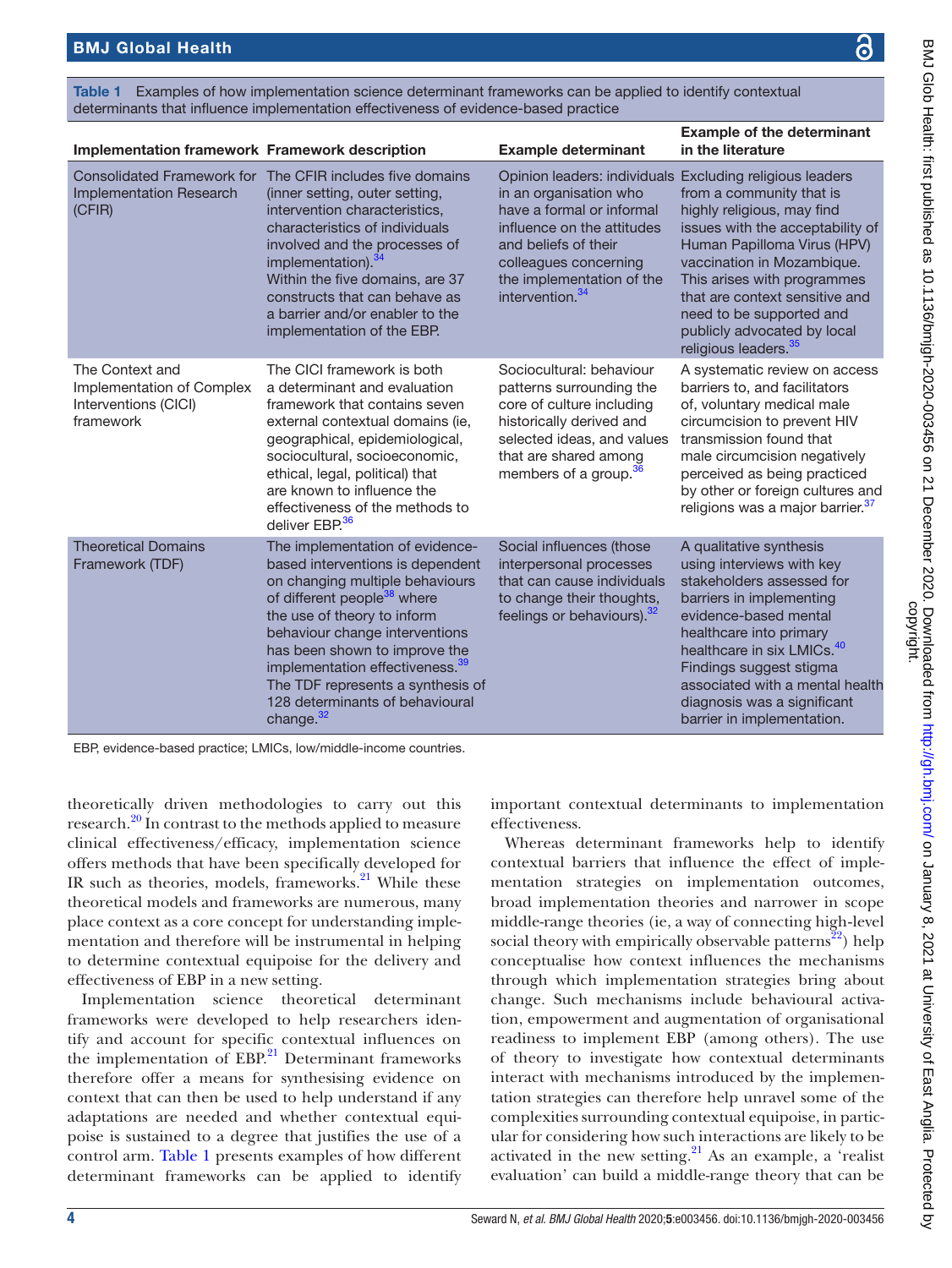applied to components of an intervention where context is thought to be most relevant and where greatest uncertainty exists. Such an approach would help decompose how, and for whom, to what extent and in what contexts an intervention might 'work',<sup>[23 24](#page-7-16)</sup> expressed as 'contextmechanism–outcome' configurations.[23](#page-7-16)

#### 'THEORY OF CHANGE' METHODOLOGY

Although determinant frameworks and implementation and middle-range theories provide invaluable resources for helping to assess contextual equipoise, context as a concept has been subject to a diversity of definitions and uses, as well as a being seen as emergent through implementation.<sup>19</sup> It is therefore likely that further uncertainty will remain in how the evidence on the influence of context will actually translate to a new setting.<sup>19</sup> This raises a question of how best to pragmatically resolve this issue to ensure that any planned IR is underpinned by the ethical principle of beneficence.

Theory of change (ToC) methodology is a participatory approach involving stakeholders that allows the articulation of the 'theory' of how a complex interventional programme will work in reality, describing the necessary interventions to bring about the change, as well as the assumptions inherent to the programme and importantly the context of implementation.<sup>25</sup> A key premise of the ToC of relevance here is that engaging stakeholders including patients and their carers in participatory planning for IR, is critical to develop a programme that is contextually appropriate[.26](#page-7-20) Participatory ToC workshops are essential as they can help to resolve the uncertainty surrounding contextual equipoise by placing the decision in the hands of those the intervention is intended to benefit.

#### APPROACH TO CONCEPTUALISE WHETHER CONTEXTUAL EQUIPOISE IS SUSTAINED

We describe three complementary methodologies that apply implementation science determinant frameworks, implementation/middle-range theories and participatory ToC workshops, to understand whether contextual equipoise exists—as follows:

- 1. A thorough *review of the literature*, to identify contextual barriers and enablers that influence either implementation strategies used to deliver the proposed EBP or the mechanisms introduced by the implementation strategies to deliver EBP. Implementation science determinant frameworks and implementation and middle-range theories can be used to guide such literature reviews.
- 2. In the *pre-implementation phase* of research, methods such as situation analyses, interviews with key stakeholders, ethnographic observations<sup>27</sup> <sup>28</sup> and more recently linguistic ethnographic observations,<sup>29 30</sup> can be guided by determinant frameworks to identify key contextual barriers that influence the delivery of EBP. The same methods can also be guided by implementation

and middle-range theories to evaluate how context influences the mechanisms introduced by current implementation strategies to deliver EBP. Such methods have the potential to empirically expose relationships between contextual determinants that are locally relevant or context–implementation relationships that were not revealed in other settings.

These types of insight will directly inform the relevance of literature review evidence on context, the content of determinant frameworks for the new setting, and middle-range theories that incorporate context as a concept for understanding implementation. In doing so, different contextual features may be brought to the foreground or revealed as less relevant at the point of delivery. For example, the Practical Approach to Care Kit Child (a guide designed to equip clinicians to diagnose and manage common childhood conditions at the primary care level) process evaluation study revealed how primary care facilities in the Western Cape of South Africa demonstrated an institutionalised orientation to acute, episodic risk minimisation for children under 5 years, upheld by provincial documentation.<sup>31</sup> The use of direct observations of clinical consultations was critical in revealing these contextual conditions which were not previously understood or discussed in published literature.

3. *Participatory methods*, such as ToC workshops, with relevant stakeholders can be used to review similarities and differences in contextual determinants for delivering EBP between the literature review and the evaluation of the local context. Such a process can be used to come to an agreement as to the most salient implementation strategies. ToCs can also involve community members in a collective decision-making process to determine the most appropriate implementation metrics and study designs to apply (including but not limited to implementation RCTs), which increases the likelihood of longer-term sustainability of the evaluated intervention. [Table](#page-5-0) 2 provides details of how implementation determinant frameworks, middle-range theories and participatory ToC workshops can be applied to help determine whether contextual equipoise exists.

#### PROPOSED OPERATIONAL DEFINITION OF CONTEXTUAL EQUIPOISE FOR IMPLEMENTATION TRIALS IN LMICS

In light of our analysis, we propose that using a robust theory-driven approach to address context will help to improve both the quality of IR in LMICs and surrounding ethical issues. To help achieve this, we recommend an operational definition whereby contextual equipoise is sustained and an RCT is only used when there is uncertainty regarding the influence of context on the effectiveness of the implementation strategies used to deliver EBP [\(box](#page-6-0) 2), and/or regarding the mechanisms mobilised by the implementation strategies to bring about change [\(box](#page-6-1) 3).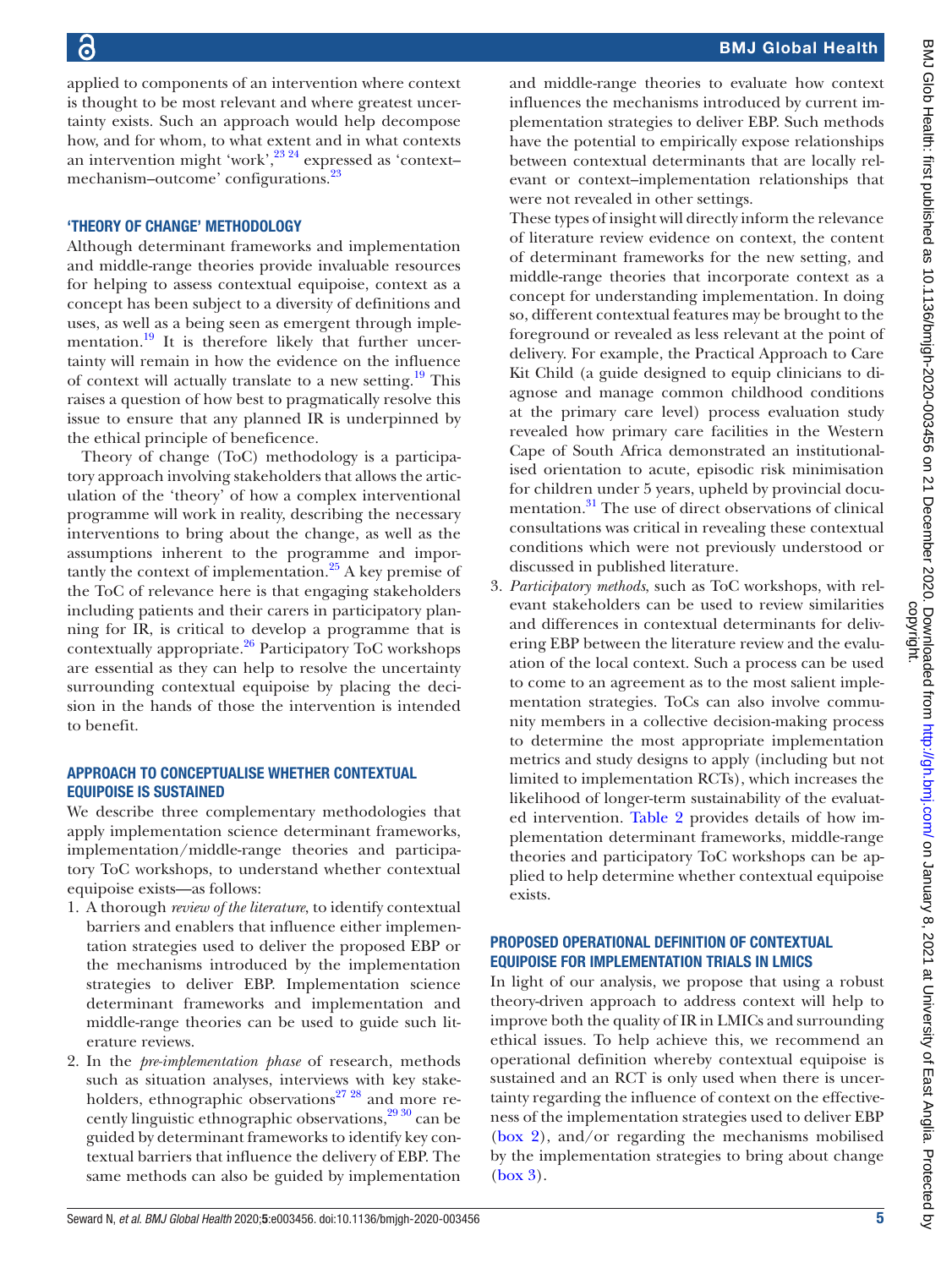BMJ Glob Health: first published as 10.1136/bmjgh-2020-003456 on 21 December 2020. Downloaded from http://gh.bmj.com/ on January 8, 2021 at University of East Anglia. Protected by<br>copyright. BMJ Glob Health: first published as 10.1136/bmjgh-2020-003456 on 21 December 2020. Downloaded from Domnloaded from on January 8, 2021 at University of East Anglia. Protected by

| justified on contextual equipoise to inform sustainable policy-making in resource-poor settings                                                                                     |                                                                                                                                                                                                                                                                                                                                                                                                                                                                                                                                                                                                                                                                                                                                                                                                                                                                                                                                                                                                                                                                                                                      |                                                                                                                                                                                                                                                                                          |  |  |  |
|-------------------------------------------------------------------------------------------------------------------------------------------------------------------------------------|----------------------------------------------------------------------------------------------------------------------------------------------------------------------------------------------------------------------------------------------------------------------------------------------------------------------------------------------------------------------------------------------------------------------------------------------------------------------------------------------------------------------------------------------------------------------------------------------------------------------------------------------------------------------------------------------------------------------------------------------------------------------------------------------------------------------------------------------------------------------------------------------------------------------------------------------------------------------------------------------------------------------------------------------------------------------------------------------------------------------|------------------------------------------------------------------------------------------------------------------------------------------------------------------------------------------------------------------------------------------------------------------------------------------|--|--|--|
| Recommendation                                                                                                                                                                      | Implementation science methodology                                                                                                                                                                                                                                                                                                                                                                                                                                                                                                                                                                                                                                                                                                                                                                                                                                                                                                                                                                                                                                                                                   | <b>Expected outcome</b>                                                                                                                                                                                                                                                                  |  |  |  |
| Literature review of barriers and facilitators to<br>implementing EBP.                                                                                                              | Literature reviews guided by relevant IS<br>determinant frameworks to synthesise<br>evidence for the influence of context on the<br>effectiveness of the implementation strategies<br>on implementation outcomes.<br>A realist review of relevant literature to<br>understand the influence of context on the<br>mechanisms introduced by the methods used<br>to delivery EBP, on key outcomes.                                                                                                                                                                                                                                                                                                                                                                                                                                                                                                                                                                                                                                                                                                                      | A synthesis of barriers and facilitators that<br>are known to influence the effectiveness<br>of implementation strategies and/<br>or the mechanisms introduced by the<br>implementation strategies in delivering EBP.                                                                    |  |  |  |
| Evaluation of the local context to identify<br>barriers and/enablers and relevant<br>implementation strategies to implement the<br>proposed EBP.                                    | Use of determinant frameworks, to identify<br>relevant barriers and/or enablers that influence that can influence the effectiveness of the<br>implementation strategies to deliver EBP.<br>Realist evaluation to understand how<br>the context influences the mechanisms<br>introduced by current methods/<br>implementation strategies to deliver EBP.<br>Methods are available that can help to<br>select appropriate implementation strategies<br>including a tool developed by The Expert<br>Recommendations for Implementing<br>Change (ERIC) study. <sup>5</sup> The ERIC tool offers<br>a compilation of implementation strategies<br>that are known to be effective in addressing<br>specific contextual barriers.                                                                                                                                                                                                                                                                                                                                                                                           | A synthesis of contextual determinants<br>implementation strategies and/or mechanisms<br>introduced by the implementation strategies in<br>deliver EBP.<br>A list of potential implementation strategies<br>that are known to be effective overcoming<br>identified contextual barriers. |  |  |  |
| Participatory methods to compare findings<br>from the evaluation of the local context<br>and literature review to select appropriate<br>implementation strategies and study design. | Relevant stakeholders in the participatory<br>theory of change (ToC) workshops, can review<br>similarities and differences in contextual<br>determinants for delivering EBP between the<br>literature review and the evaluation of the<br>local context and come to an agreement as<br>to the most salient implementation strategies<br>identified using the ERIC tool.<br>Participatory ToC workshops can also be<br>used to determine if contextual equipoise<br>exists and an RCT ethically justifiable for the<br>set of implementation strategies they selected<br>to deliver the EBP.                                                                                                                                                                                                                                                                                                                                                                                                                                                                                                                          | Implementation strategies that are deemed<br>to be acceptable and appropriate by the local<br>community.<br>Selection of appropriate study design that is<br>determined by existing evidence on relevant<br>contextual barriers.                                                         |  |  |  |
| Effectiveness-implementation hybrid trials                                                                                                                                          | Helps investigator select a study design<br>that can be applied to address contextual<br>equipoise with implementation research. <sup>41</sup><br>There are three types of hybrid trials (ie, type<br>1, type 2 and type 3), where the type of trial<br>design selected depends on the availability of<br>evidence for both the clinical components of<br>the intervention as well as the implementation<br>strategies for a given context.<br>A hybrid type 1 trial is usually a cluster<br>randomised trial as only strong indirect<br>evidence exists for the effectiveneness of the<br>EBB in the local context.<br>A hybrid type 2 trial can be randomised or<br>quasi-experimental and is appropriate when<br>there is strong indirect evidence as to the<br>influence of context on the implementation<br>strategies and EBP in the local context.<br>A hybrid type 3 trial is usually a quasi-<br>experimental design and is appropriate when<br>there is generalisable evidence as to the<br>influence of context on the effectiveness of<br>implementation strategies and the EBP in the<br>local context. | Selection of an appropriate study design that<br>is based on existing evidence base.                                                                                                                                                                                                     |  |  |  |

<span id="page-5-0"></span>Table 2 Details of how implementation science and other theory-driven approaches can address ethical challenges for trials

EBP, evidence-based practice; RCT, randomised controlled trial.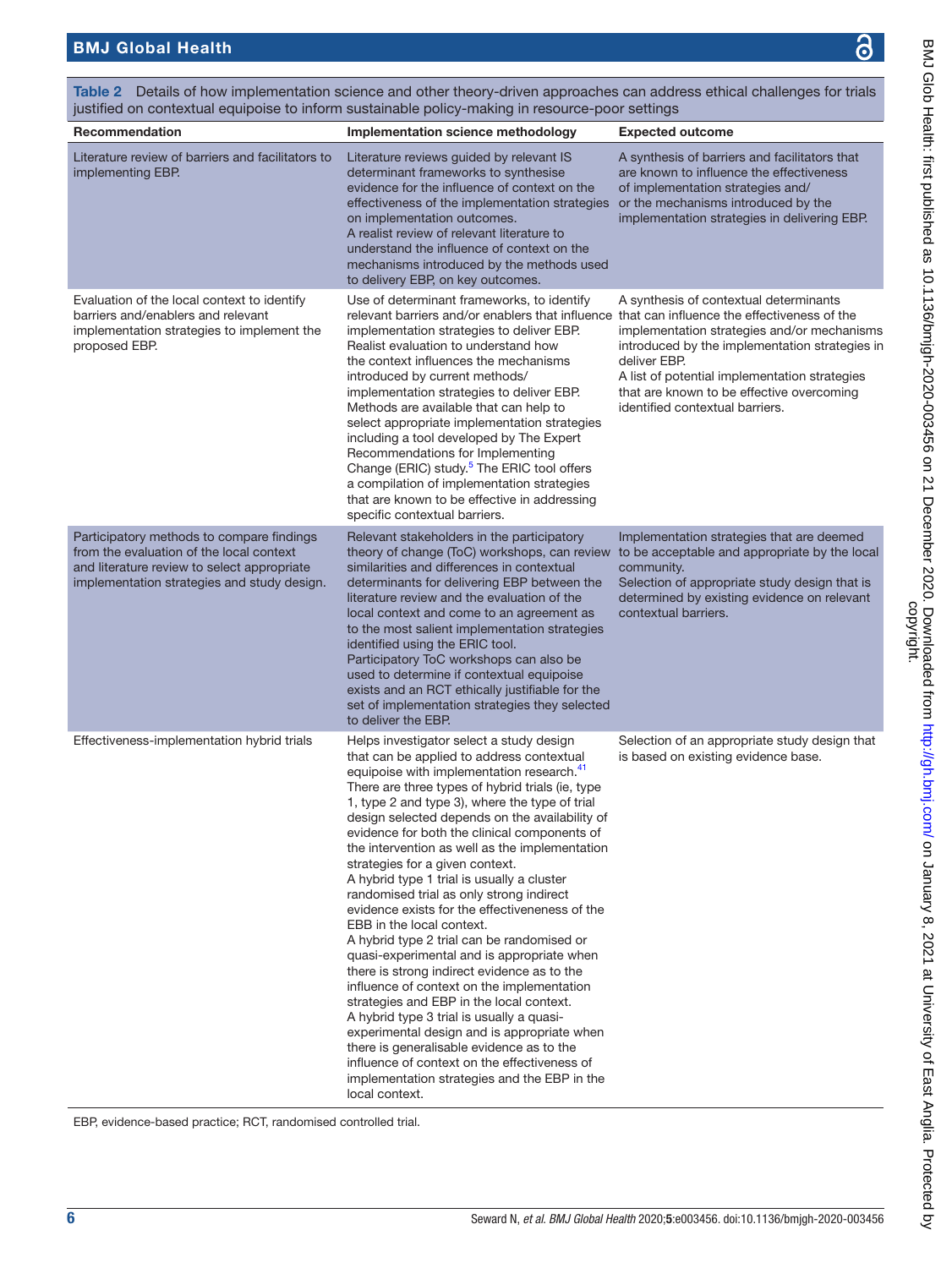### BMJ Global Health

Box 2 Examples of implementation trials where contextual equipoise is sustained due to the uncertainty surrounding the influence of the local context on the effectiveness of methods to implement evidence-based practice

- <span id="page-6-0"></span> $\triangleright$  A stepped-wedge cluster randomised trial evaluating the effectiveness of a novel vital sign device in detecting pre-eclampsia and shock to improve maternal mortality or morbidity as well as implementation effectiveness in 10 countries across Africa, India and Haiti.<sup>42</sup> The sensitivity and positive predictive value of the device had been previously established in low-resource settings <sup>43</sup> but it was unknown whether the device would be effective when implemented using lay healthcare workers with minimal training. In this instance, contextual equipoise is sustained as it was unknown whether the local context would influence the ability of lay health workers to use the vital sign device to accurately detect pre-eclampsia and shock.
- ► A cluster randomised controlled trial evaluated the effectiveness of a stepped-care intervention using lay health workers on common mental disorders in Zimbabwe.<sup>44</sup> Contextual equipoise was sustained as previous effective cluster randomised trials using steppedcare provided by lay health workers, had been done in countries with better healthcare resources than in sub-Saharan Africa, including clinics where routine care was provided by physicians. In this instance, it was unknown whether a context where there may be different factors such as primary care workers awareness of mental health conditions, may influence the effectiveness of the lay health worker in implementing the stepped-care intervention.

Crucially, the findings from the analysis used to evaluate context are used to help elucidate the adaptations that are required for the intervention to be implemented in the new setting. This can help to ensure that the intervention responds to the needs of the health system. One can anticipate that an RCT may be appropriate when the contextual analysis reveals that several additional implementation strategies are required to deliver the EBP, whereas scale-up that includes the ongoing monitoring of the influence of context on the implementation strategies is required when only a few adaptations are required.

Although there will always be a degree of uncertainty around how the intervention should be adapted and whether contextual equipoise exists, we emphasise that the ultimate decision needs to be driven by the relevant stakeholders including patients and their carers within LMICs. We hope that providing a definition for contextual equipoise and emphasising the importance of evaluating and reporting the influence of context on implementation strategies to deliver EBP, will help to improve our ability to generalise and replicate findings outside of their original settings.

The training materials provided by the WHO/TDR on the ethics of IR have provided an important step forward in raising awareness of ethical issues associated with IR including ensuring the research is methodologically sound and RCTs are not inappropriately used.<sup>3</sup> We build on these training materials to propose a definition of contextual equipoise and methods to investigate it to

Box 3 Examples of when contextual equipoise is sustained due to the uncertainty surrounding the influence of context on the mechanisms introduced by the intervention to produce improvement

- <span id="page-6-1"></span>There have been several cluster randomised trials evaluating the effect of women's groups using participatory learning and action (PLA) to improve the delivery essential newborn care practices, on neonatal mortality.<sup>[45](#page-8-14)</sup> One of the proposed mechanisms by which this complex intervention is theorised to achieve improved neonatal survival, is through PLA empowering women to be able to improve their own health in the antenatal, delivery and postnatal period through the improved uptake of evidence-based practice. For example, where gender inequity constrains improvements in maternal survival, empowered groups could give women the understanding, confidence and support to seek care or advice outside of their homes. In this instance, contextual equipoise would be sustained for any subsequent trial where there was uncertainty as to whether something in the local context could act as a barrier to directly influence the mechanism of empowering women to take control of their own health needs.
- ► A study protocol for a randomised controlled, non-inferiority trial aims to test the effectiveness of using general health workers to deliver mental healthcare in primary healthcare settings, compared with specialist medical care delivered by psychiatric nurses for patients with severe mental illness.<sup>46</sup> Uncertainty exists as to whether stigma will be greater at an integrated service that is in a person's locality, compared with a separate psychiatric clinical further from the place of residence. Contextual equipoise is therefore sustained as patients may experience increased stigma when receiving care closer to their home, which could directly influence the mechanisms introduced by the stepped-care programme in improving mental illness.

complement that of clinical equipoise, which is far better developed conceptually. Given the lack of publications using robust methodology for IR, guidance is needed to inform research ethics committees, on both the relevant ethical issues to consider as well as high-quality methodological approaches. Ethical guidelines specifically developed for IR could help to achieve this objective by setting international standards from both a methodological and ethical perspective. However, existence of guidelines alone will not necessarily ensure that research ethics committees adhere to recommendations, where including ethical guidelines in the accreditation of ethics committees may help to overcome this issue. There could also be efforts to develop tailored training programmes for REC members to orientate them to the complexities and how they can make judgements on contextual equipoise.

Ensuring methodological and therefore ethical standards for IR in LMICs are guided by the same high standards used in high-income countries will strengthen the trust in, and value of, IR within the global health community and allow IR to deliver UHC with high-quality care.

#### Author affiliations

<sup>1</sup> Centre for Implementation Science, Department of Health Service and Population Research, King's College London, London, UK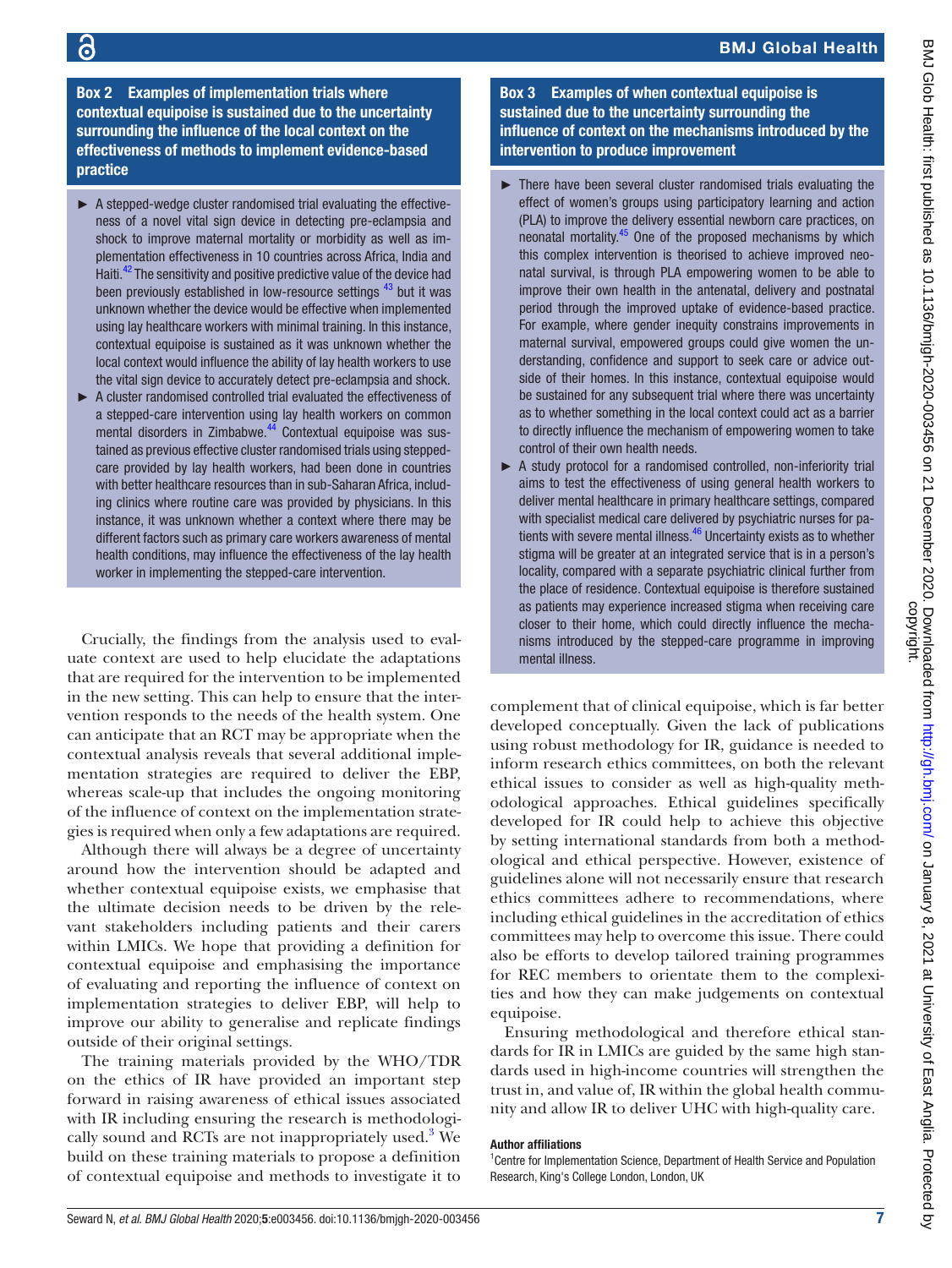BMJ Glob Health: first published as 10.1136/bmjgh-2020-003456 on 21 December 2020. Downloaded from Domnloaded from on January 8, 2021 at University of East Anglia. Protected by

<sup>2</sup>Institute of Psychiatry, Psychology and Neuroscience, Centre for Global Mental Health, King's College London, London, UK

<sup>3</sup>Centre for Innovative Drug Development and Therapeutic Trials for Africa (CDT-Africa), College of Health Sciences, Addis Ababa University, Addis Ababa, Ethiopia <sup>4</sup> Health Service and Population Research Department, King's College London, London, UK

5 Norwich Medical School, Faculty of Medicine and Health Sciences, University of East Anglia Faculty of Medicine and Health Sciences, Norwich, UK <sup>6</sup>Institute of Global Health, University College London, London, UK <sup>7</sup>King's College London, London, UK

Twitter Nadine Seward [@nadineseward,](https://twitter.com/nadineseward) Martin James Prince [@MartinKGHI](https://twitter.com/MartinKGHI) and Sridhar Venkatapuram [@sridhartweet](https://twitter.com/sridhartweet)

Acknowledgements We would like to thank Shalini Ahuja and Leila Younes for reviewing the manuscript and providing insight as to the salience of this topic for implementation researchers in Global Health.

Contributors NadineS drafted the paper; NadineS and CH conceptualised the idea for the paper; CH, TC and NickS reviewed several drafts of the manuscript; SV reviewed the manuscript and offered expertise on the ethical aspects of equipoise; JM reviewed the manuscript and offered expertise for the evaluation of context; MP offered critical inputs and reviewed later drafts of the manuscript NickS provided technical expertise to the role of implementation science in contextual equipoise; all authors contributed to the evolution of the concept of contextual equipoise detailed in this paper.

Funding NadineS, CH, MJP and NickS are funded by the National Institute of Health Research (NIHR) Global Health Research Unit on Health System Strengthening in sub-Saharan Africa, King's College London (GHRU 16/136/54) using UK aid from the UK Government to support global health research. NickSs' research is further supported by the NIHR Applied Research Collaboration South London at King's College Hospital NHS Foundation Trust, and by the ASPIRES research programme in LMICs (Antibiotic use across Surgical Pathways— Investigating, Redesigning and Evaluating Systems), funded by the Economic and Social Research Council. NickS is a member of King's Improvement Science, which offers cofunding to the NIHR ARC South London and comprises a specialist team of improvement scientists and senior researchers based at King's College London. Its work is funded by King's Health Partners (Guy's and St Thomas' NHS Foundation Trust, King's College Hospital NHS Foundation Trust, King's College London and South London and Maudsley NHS Foundation Trust), Guy's and St Thomas' Charity and the Maudsley Charity. CH additionally receives funding support from AMARI as part of the DELTAS Africa Initiative (DEL-15-01). The views expressed here are not necessarily those of the NIHR or the Department of Health and Social Care, the NHS, the ESRC, AMARI or the DELTAS Africa Initiative.

Competing interests None declared.

Patient and public involvement Patients and/or the public were not involved in the design, or conduct, or reporting, or dissemination plans of this research.

Patient consent for publication Not required.

Provenance and peer review Not commissioned; externally peer reviewed.

Data availability statement There are no data in this work

Open access This is an open access article distributed in accordance with the Creative Commons Attribution Non Commercial (CC BY-NC 4.0) license, which permits others to distribute, remix, adapt, build upon this work non-commercially, and license their derivative works on different terms, provided the original work is properly cited, appropriate credit is given, any changes made indicated, and the use is non-commercial. See: [http://creativecommons.org/licenses/by-nc/4.0/.](http://creativecommons.org/licenses/by-nc/4.0/)

#### ORCID iDs

Nadine Seward <http://orcid.org/0000-0002-4821-9437> Charlotte Hanlon<http://orcid.org/0000-0002-7937-3226> Jamie Murdoch <http://orcid.org/0000-0002-9021-3629> Tim Colbourn<http://orcid.org/0000-0002-6917-6552> Martin James Prince <http://orcid.org/0000-0003-1379-7146> Sridhar Venkatapuram<http://orcid.org/0000-0003-3076-0783>

#### **REFERENCES**

<span id="page-7-0"></span>1 United Nations. Transforming our world: the 2030 agenda for sustainable development, 2015. Available: [http://www.un.org/ga/](http://www.un.org/ga/search/view_doc.asp?symbol=A/RES/70/1&Lang=E) [search/view\\_doc.asp?symbol=A/RES/70/1&Lang=E](http://www.un.org/ga/search/view_doc.asp?symbol=A/RES/70/1&Lang=E)

- <span id="page-7-1"></span>2 Peterson HB, Haidar J, Fixsen D, *et al*. Implementing innovations in global women's, children's, and adolescents' health: Realizing the potential for implementation science. *[Obstet Gynecol](http://dx.doi.org/10.1097/AOG.0000000000002494)* 2018;131:423–30.
- <span id="page-7-2"></span>3 World Health Organization. Ethics in implementation research. Facilitator's guide. Geneva: World Health Organization, 2019. Available: [https://apps.who.int/iris/bitstream/handle/10665/325608/](https://apps.who.int/iris/bitstream/handle/10665/325608/9789241515375-eng.pdf?ua=1) [9789241515375-eng.pdf?ua=1](https://apps.who.int/iris/bitstream/handle/10665/325608/9789241515375-eng.pdf?ua=1) [Accessed Dec 2019].
- <span id="page-7-3"></span>4 Peters DH, Adam T, Alonge O, *et al*. Implementation research: what it is and how to do it. *[BMJ](http://dx.doi.org/10.1136/bmj.f6753)* 2013;347:f6753.
- <span id="page-7-4"></span>5 Powell B, Thomas W, Matthew C. *A refined compilation of implementation strategies: results from the expert recommendations for implementing change (ERIC) project*. 10, 2015.
- 6 Waltz TJ, Powell BJ, Fernández ME, *et al*. Choosing implementation strategies to address contextual barriers: diversity in recommendations and future directions. *[Implement Sci](http://dx.doi.org/10.1186/s13012-019-0892-4)* 2019;14:42.
- <span id="page-7-5"></span>7 Ridde V, Pérez D, Robert E. Using implementation science theories and frameworks in global health. *[BMJ Glob Health](http://dx.doi.org/10.1136/bmjgh-2019-002269)* 2020;5:e002269.
- 8 Ridde V. Need for more and better implementation science in global health. *[BMJ Glob Health](http://dx.doi.org/10.1136/bmjgh-2016-000115)* 2016;1:e000115.
- <span id="page-7-6"></span>9 Alonge O, Rodriguez DC, Brandes N, *et al*. How is implementation research applied to advance health in low-income and middleincome countries? *[BMJ Glob Health](http://dx.doi.org/10.1136/bmjgh-2018-001257)* 2019;4:e001257.
- 10 Theobald S, Brandes N, Gyapong M, *et al*. Implementation research: new imperatives and opportunities in global health. *[Lancet](http://dx.doi.org/10.1016/S0140-6736(18)32205-0)* 2018;392:2214–28.
- 11 Yapa HM, Bärnighausen T. Implementation science in resource-poor countries and communities. *[Implement Sci](http://dx.doi.org/10.1186/s13012-018-0847-1)* 2018;13:154.
- <span id="page-7-7"></span>12 Pantoja T, Opiyo N, Lewin S, *et al*. Implementation strategies for health systems in low-income countries: an overview of systematic reviews. *Cochrane Database Syst Rev* 2017;9:CD011086-CD.
- <span id="page-7-8"></span>13 CIOMS. *Council for international organizations of medical sciences (CIOMS). International ethical guidelines for health-related research involving humans*. Geneva, Switzerland: Council for International Organizations of Medical Sciences, 2016. [https://cioms.ch/wp](https://cioms.ch/wp-content/uploads/2017/01/WEB-CIOMS-EthicalGuidelines.pdf)[content/uploads/2017/01/WEB-CIOMS-EthicalGuidelines.pdf](https://cioms.ch/wp-content/uploads/2017/01/WEB-CIOMS-EthicalGuidelines.pdf)
- <span id="page-7-9"></span>14 World Health Organization. Ethical considerations for health policy and systems research, 2019. Available: [https://apps.who.int/iris/](https://apps.who.int/iris/bitstream/handle/10665/330033/9789241516921-eng.pdf?ua=1) [bitstream/handle/10665/330033/9789241516921-eng.pdf?ua=1](https://apps.who.int/iris/bitstream/handle/10665/330033/9789241516921-eng.pdf?ua=1)  [Accessed Nov 2019].
- <span id="page-7-10"></span>15 Freedman B. Equipoise and the ethics of clinical research. *[N Engl J](http://dx.doi.org/10.1056/NEJM198707163170304)  [Med](http://dx.doi.org/10.1056/NEJM198707163170304)* 1987;317:141–5.
- <span id="page-7-11"></span>16 Gopichandran V, Luyckx VA, Biller-Andorno N, *et al*. Developing the ethics of implementation research in health. *[Implement Sci](http://dx.doi.org/10.1186/s13012-016-0527-y)* 2016;11:161.
- <span id="page-7-12"></span>17 Moore GF, Audrey S, Barker M, *et al*. Process evaluation of complex interventions: medical Research Council guidance. *[BMJ](http://dx.doi.org/10.1136/bmj.h1258)* 2015;350:h1258.
- <span id="page-7-13"></span>18 Wells M, Williams B, Treweek S, *et al*. Intervention description is not enough: evidence from an in-depth multiple case study on the untold role and impact of context in randomised controlled trials of seven complex interventions. *[Trials](http://dx.doi.org/10.1186/1745-6215-13-95)* 2012;13:95.
- <span id="page-7-14"></span>19 Meier N, Dopson S. *Context in action and how to study it*. Oxford Scholarship Online, 2019.
- <span id="page-7-17"></span>20 Eccles MP, Mittman BS. Welcome to implementation science. *[Implementation Science](http://dx.doi.org/10.1186/1748-5908-1-1)* 2006;1.
- <span id="page-7-15"></span>21 Nilsen P. Making sense of implementation theories, models and frameworks. *[Implement Sci](http://dx.doi.org/10.1186/s13012-015-0242-0)* 2015;10:53.
- <span id="page-7-18"></span>22 Merton RK. *On sociological theories of the middle range. on theoretical sociology*. New York: Free Press, 1948: 39–72.
- <span id="page-7-16"></span>23 Pawson R, Tilley N. *Realistic evaluation*. London: Sage, 1997.
- 24 Pawson R, Sridharan S. Theory-driven evaluation of public health programmes. In: Killoran A, Kelly M, eds. *Evidence-Based public health: effectiveness and efficacy*. Oxford: Oxford University Press, 2010.
- <span id="page-7-19"></span>25 Vogel I. *Review of the use of theory of change in international development*. UK: Department for International Development, 2012.
- <span id="page-7-20"></span>26 Israel BA, Schulz AJ, Parker EA, *et al*. Review of community-based research: assessing partnership approaches to improve public health. *[Annu Rev Public Health](http://dx.doi.org/10.1146/annurev.publhealth.19.1.173)* 1998;19:173–202.
- <span id="page-7-21"></span>27 Hammersley M. *Ethnography principles in practice*. Routledge,London, 1992.
- 28 Morgan-Trimmer S, Wood F. Ethnographic methods for process evaluations of complex health behaviour interventions. *[Trials](http://dx.doi.org/10.1186/s13063-016-1340-2)* 2016;17:232.
- <span id="page-7-22"></span>29 Rampton BK MT, Barwell H, Creese RA, *et al*. *Linguistic ethnography: a discussion paper coordinating Committee UK linguistic ethnography forum*, 2004.
- 30 Murdoch J. Process evaluation for complex interventions in health services research: analysing context, text trajectories and disruptions. *[BMC Health Serv Res](http://dx.doi.org/10.1186/s12913-016-1651-8)* 2016;16:407.